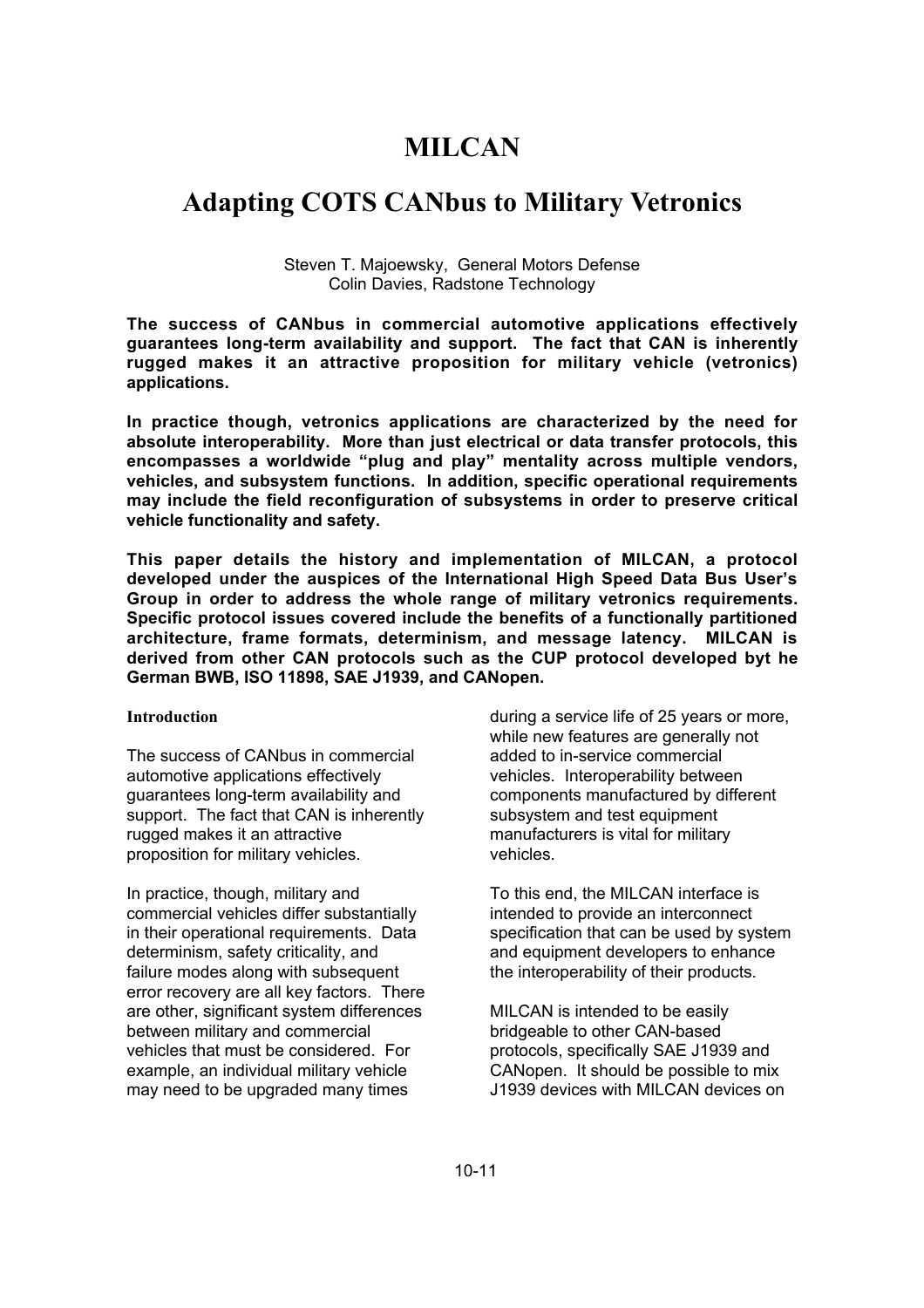the same bus. CANopen devices must be segmented via a bridge, but the intention is that MILCAN define a specification that includes CANopen device profiles using the same MILCAN messages.

## **MILCAN development**

At the February 1998 meeting of the International High Speed Data Bus Users Group (IHSDB-UG, which is sponsored by NATO) a CANbus working group was formed because existing CAN protocols did not provide the hard real-time capabilities required in a military environment, and were not truly open and in the public domain. This working group has met approximately every 3 months since its inception, with the goal of creating an open standard interface tot he CAN databus technology that supports implementation in all military vehicle application areas where the performance requirements are commensurate with that of the CANbus.

The group recognized the strengths of existing protocols, and made a conscious effort to build upon them wherever possible. As a result, MILCAN makes reference to ISO 11898 to a great extent. Other protocols that form the basis for MILCAN are J1939, and the CUP protocol developed by the German BWB.

## **MILCAN organization**

At this stage, MILCAN can only be an advisory document, beginning the process of guiding the military equipment community in the same direction. MILCAN is actually implemented in 3 documents. The Physical Layer defines electrical connectivity, transceiver characteristics, and bit timing. The Data Link Layer defines framing, bus access control, and message types. The Application Layer defines the wider communication

architecture, identifier assignment, and deterministic message transmission.

Each MILCAN document defines the mandatory features required for interoperability. Within this framework there are cases where a number of options may be possible without sacrificing interoperability. In these instances, a set of recommended practices is suggested. A good example of this is the chassis level I/O connector selected. With appropriate cabling, any suitable connector could be utilized, but by recommending a default connector and pin-out, MILCAN introduces a degree of stability.

In addition, MILCAN recognizes the existence of fielded CAN nodes and differentiates between features which are mandatory from day one, and those which must eventually be included prior to achieving full compliance For example, baud rates must always be consistent, but bus termination can be implemented in several ways.

## **Physical Layer**

MILCAN recommends that CAN signals are opto-isolated and that these be driven from an isolated supply. The wide range of both transient and steady state voltage levels that must be tolerated within a military vehicle mean that power supplies are often both complex and expensive. MILCAN recognizes this system-wide cost issue, and goes beyond ISO 11898 in supporting the concept of an in-cable power supply in order to efficiently provide power to remote node transceivers from a central supply. This potential to carry power means that although the MILCAN physical layer simply recommends a connector type, gender assignment becomes very important. Thus, regardless of the network topology, any connector that may constitute a power source must be female.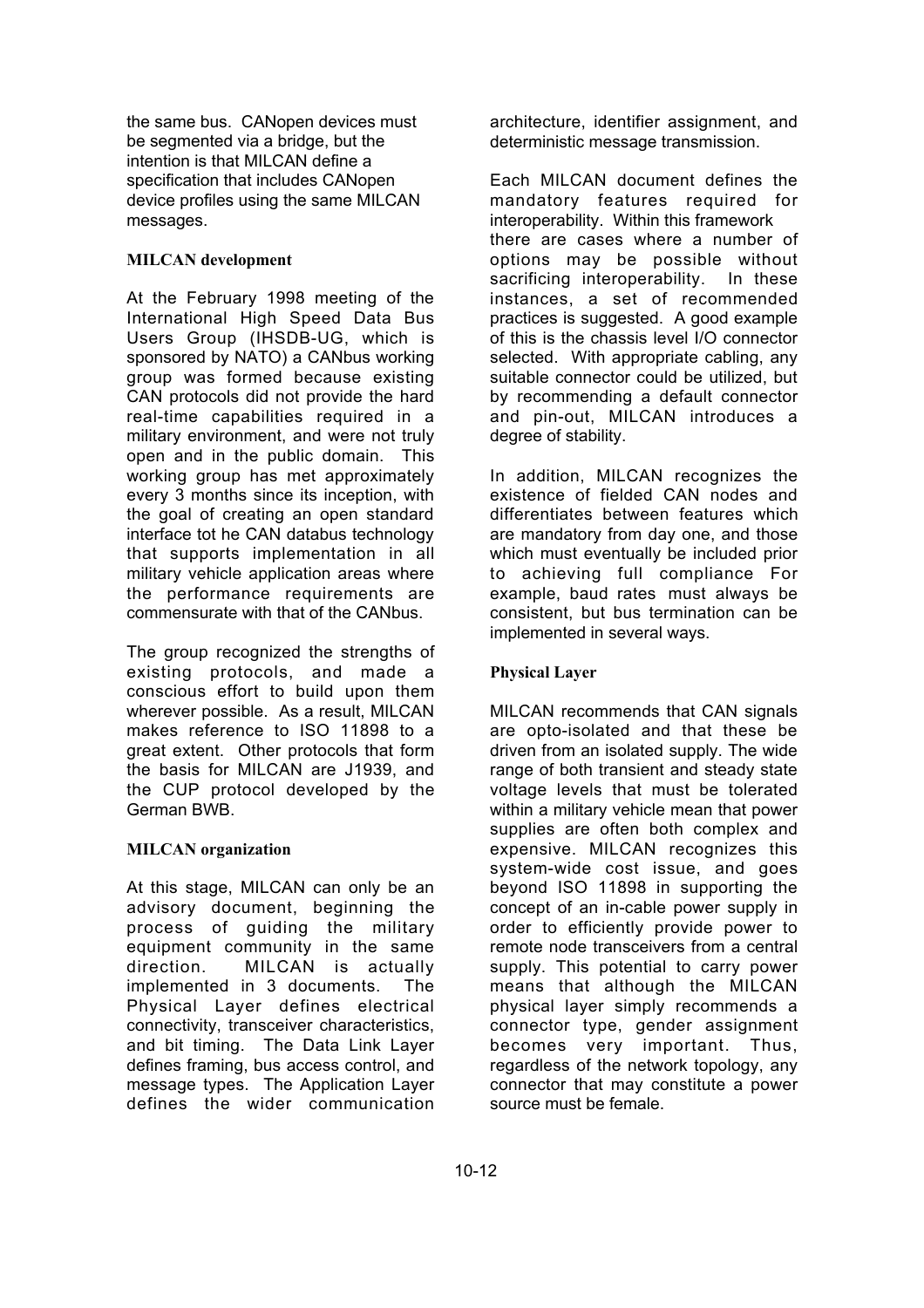

Figure 1.1 MILCAN Linear topology



Figure 1.2 MILCAN daisy chain topology

The figures above provide examples of the two basic network topologies. Figure 1.1 illustrates the linear topology, while Figure 1.2 shows a daisy-chain configuration. The figures also demonstrate the recommended termination resistor placement. Placing the resistor in the connector rather than in the network device itself creates a mechanism whereby all nodes can remain fundamentally the same, which is important for the COTS concept of single interchangeable Line Replaceable Units. In addition the fact that upgrades will by default require new

cabling helps to avoid the inadvertent duplication of termination networks.

## **Data Link Layer**

MILCAN uses only the 29 bit, extended, identifier format defined in ISO 11898. This format is based upon SAE J1939 in order to allow both formats to be used on the same bus differentiated by the Protocol type bit, bit 25.

As with any CANbus implementation, data is broadcast, and bits 0 to 7 of the identifier include the physical address of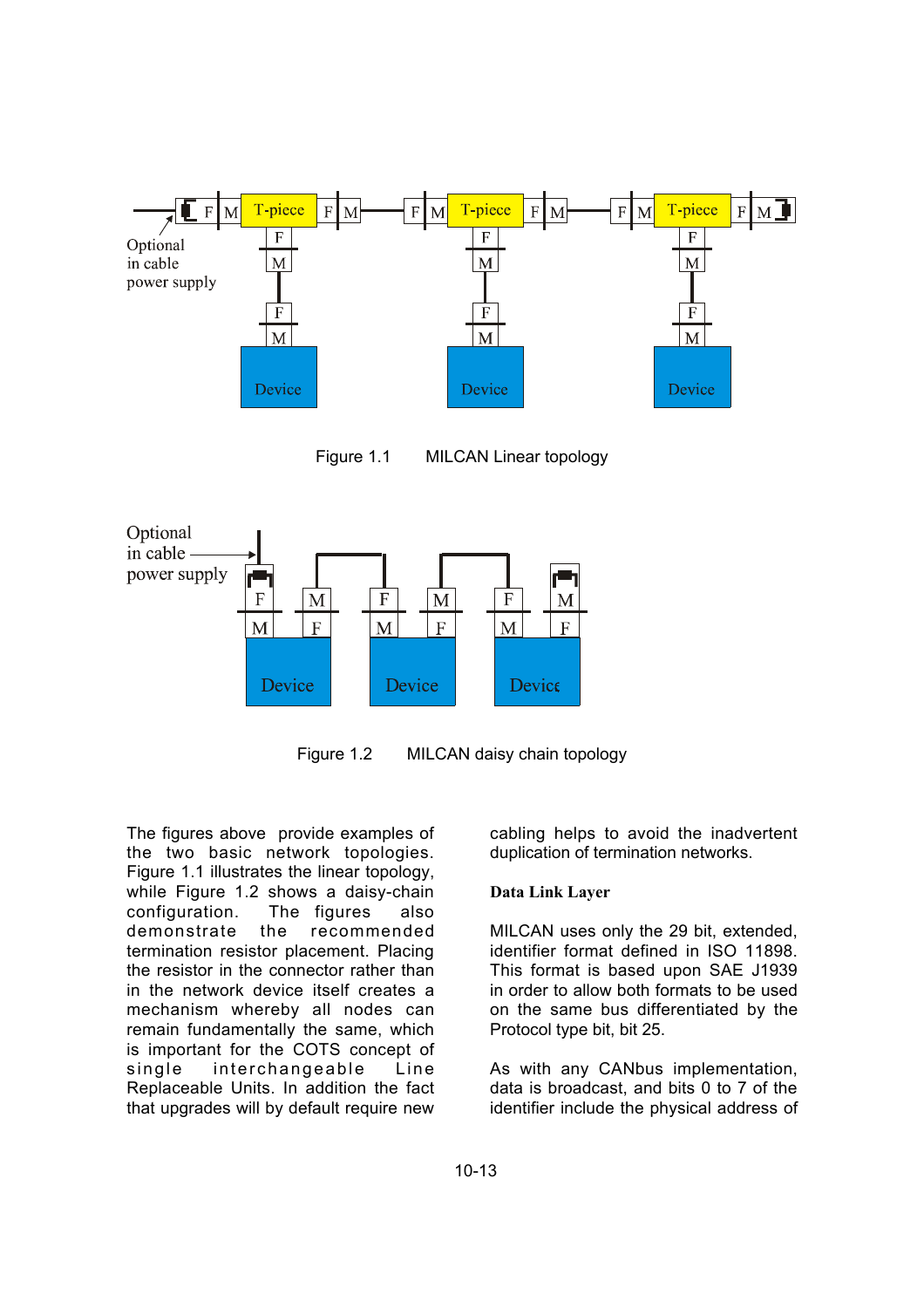

Figure 3 J939 Frame identifier format

determine where a message originated and distinguish between similar messages from different devices. The MILCAN Data Link Layer also defines message type and a priority level using bits 26-28 of the frame identifier in order to allow the application layer the ability to allocate priorities on a message specific basis as part of a latency guarantee within the deterministic message transmission protocol.

### **Multi-frame messages**

If a message's data payload exceeds eight bytes then it will have to be distributed across more than one CAN data frame which, depending upon the nature of the data, can be handled in one of two ways. In order to guarantee delivery performance, time-critical or safety-critical data will normally be transmitted as a group of single frame messages each with unique function identifiers. If, however, the data is not critical, then it can be transmitted by means of a number of linked data frames. This is termed a multi-frame message. A dedicated handler is required in order to manage individual frames within a multi-frame message and issue them to the data link layer. The mechanism makes use of the normal frame format but uses the first data byte of the payload to pass a code used to guarantee the chronology of the data. At the start of a multi-frame message this is set to 0, incrementing up to 249 with each succeeding frame. At 249 the leading data byte value rolls over to 1. A value of 250 is reserved to indicate the end of a multi-frame message regardless of the number of individual frames. Because of this encoding scheme a maximum, of seven data bytes can be transmitted per frame. MILCAN does not require frame acknowledgement. That determination is left up to the message's application layer specification. The frame counter is restricted to the range 0 to 250 in order to maintain the convention established in SAEJ1939 whereby values above 250 are reserved for special purposes.

## **Application Layer**

The MILCAN application layer adopts a segmented message assignment scheme and flexible deterministic protocol in order to accommodate both vehicle and application dependent changes.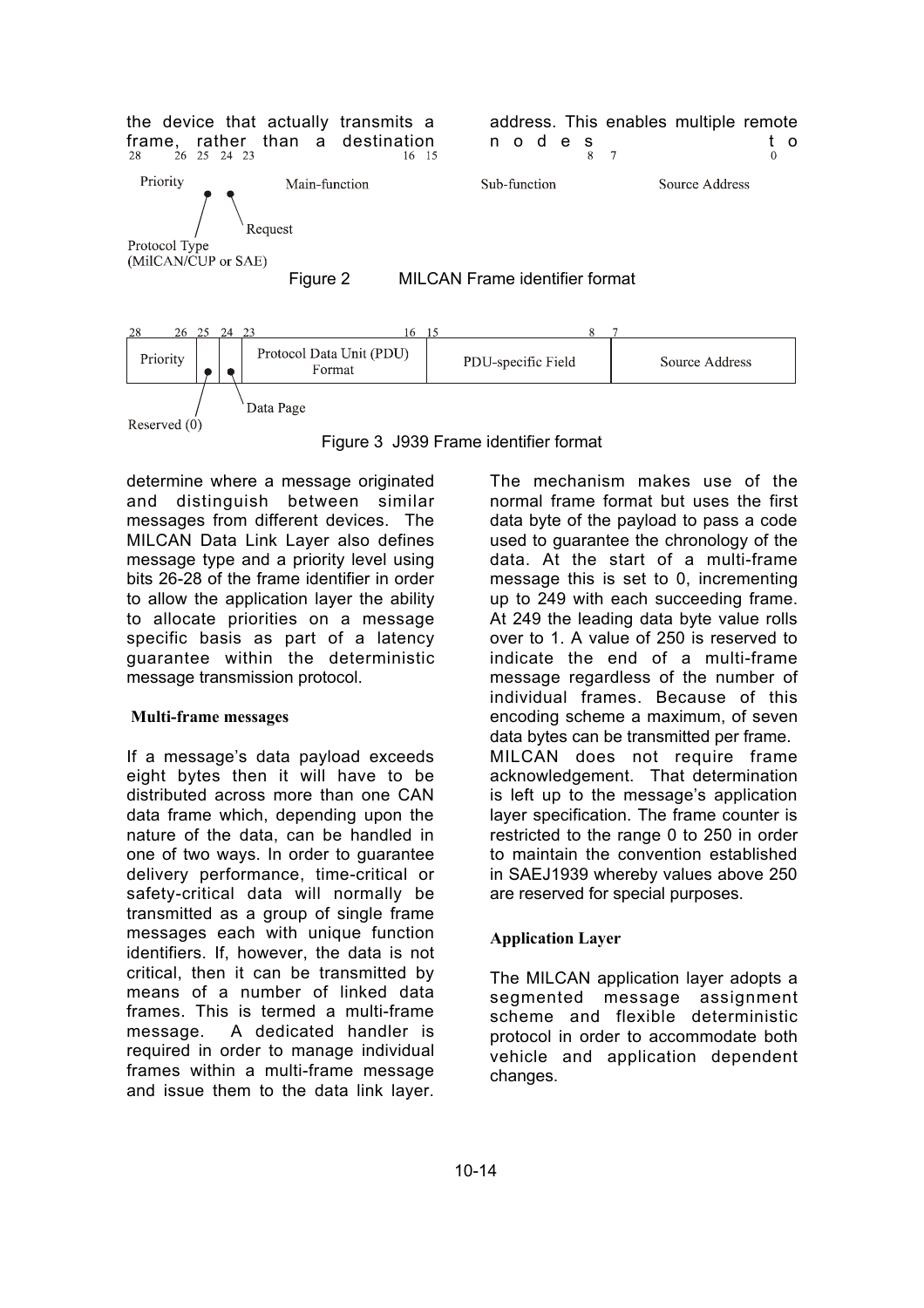#### **Message identifier assignment**

The MILCAN 29-bit identifier is illustrated in Figure 2. Bits 28-26 define the priority of an individual message and therefore the priority of the associated data frame. Bits 23-16 define the 256 message primary types and bits 15-8 the 256 message sub-types for each primary type.

Message primary type identifiers are assigned sequentially starting at zero and with a spare identifier between each assignment. Sub identifiers are also assigned sequentially starting at zero with a spare identifier in between each. Messages are grouped by means of their primary types e.g. Navigation, Power Management, MMI devices, Data acquisition etc.

This structured approach to identifier assignment offers a number of distinct benefits:

- It is relatively simple to implement course filtering using only the primary type octet or fine filtering using the combined primary and sub-type octets.
- **Backward compatibility is** maintained. New message types can stem from previous types (class based inheritance) and so be identifiable as sub-types of the existing message, e.g. "Threat detection" may be split into "UV flare threat detection" and "Doppler radar threat detection".

ß Completely new message types are relatively easy to add to the message dictionary and are added in an efficient manner serving both future upgrade scenarios and new application areas equally well.

Should it become apparent that one primary message type requires many sub-types while a neighboring primary message type requires only a few, then by simply moving that primary/sub boundary to bits14/15 will increase availability by 50% without compromising backward compatibility.

### **Multi-instance addressing**

Efficient message allocation is vital, but it is important to recognize that when the initial allocation is made, the number of physical instances of that function can not be predicted. For example, consider a message designed to control a particular camera function. At the outset it is not known how many cameras will need to be supported, and indeed the number and location may vary from vehicle to vehicle. To support this requirement MILCAN defines a multiinstance addressing scheme that is independent of message type.

If applicable to a particular system function message, then the MILCAN physical instance element is carried within one byte of the data payload rather than the source address field.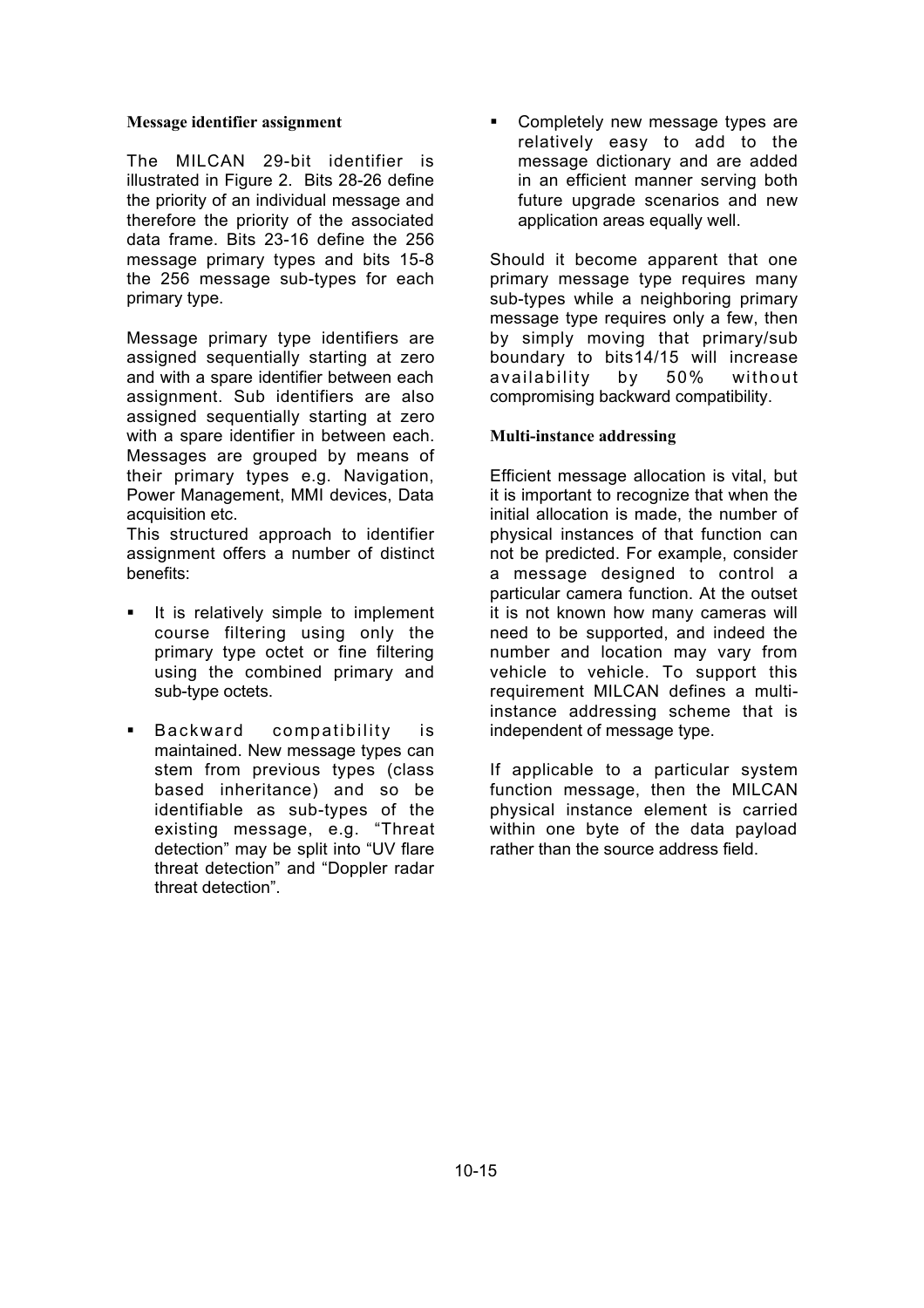

Figure 4 MILCAN Multi-instance frame

This protocol has two distinct advantages:

- The source address relates to a CAN node and should not be linked in any way to the system functions that are using this node to access the bus. By placing the physical instance element in the data payload, functions can be moved either statically or dynamically from one node to another.
- The number of physical elements on a node can vary and this scheme allows node to distinguish between them. A single source address would not.

### **Support for deterministic message transmission**

In a military environment, there are many cases where data must be transmitted between nodes with precise and repeatable timing. A servo control loop is a good example. MILCAN provides a network data flow structure to accommodate such real-time needs without requiring non-time-critical devices to incur the overhead of complicated time-slice transmission. Devices connected to a MILCAN network will vary greatly in their capabilities, hence support for deterministic message transmission must be provided by both sophisticated and simple devices.

MILCAN uses a prioritized bus access with bounded throughput protocol. This supports determinism for those devices that require it while providing sufficient flexibility for those devices that do not. Put simply, a number of time unit levels are defined; each has a particular latency guarantee and individual nodes are only allowed to transmit one message within their allocated period..

Assuming the largest possible data field (8 bytes) the CAN protocol guarantees the delivery of 15 messages within each Primary Time Unit (PTU). In an extreme case this could equate to 15 Level 1 messages. In practice each PTU is more likely to support some level 1 messages with the remainder of the 15 slots being spare or made up of a combination lower priority Level 2, Level 3 or Level 4 messages. This is illustrated in Figure 6. In the figure, HRT stands for Hard Real Time, or message where timing and latency are very critical to system performance. SRT indicates Soft Real Time messages, where timing is still important, but absolute latency is not critical.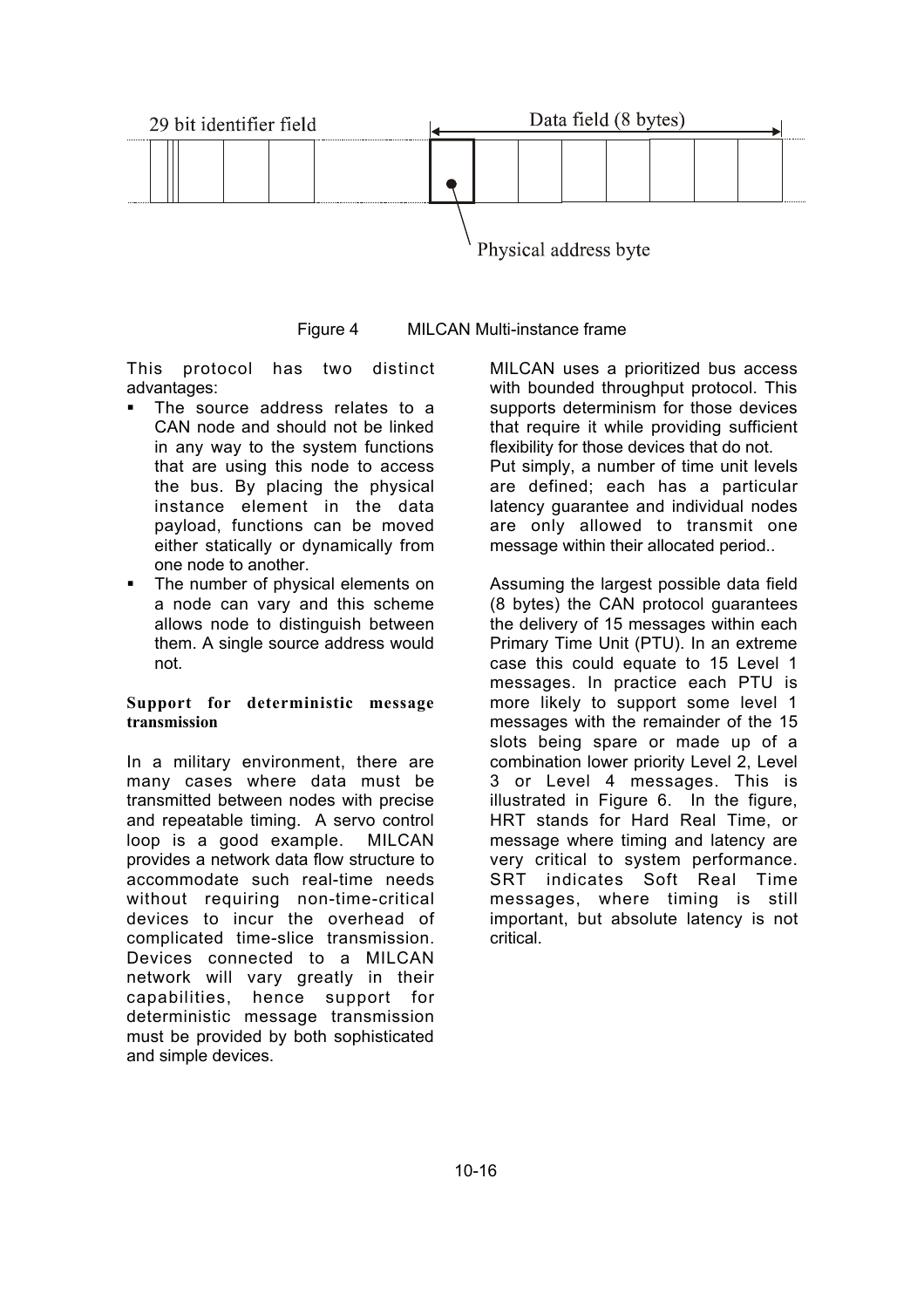| Priority     | Message Transfer Performance Criteria                          |
|--------------|----------------------------------------------------------------|
| (bits 28-26) |                                                                |
| 0 (highest)  | Protocol Operation Messages (e.g.SYNC) and low jitter messages |
|              | HRT1 – Level 1, latency guarantee-within a PTU (2ms@1Mbit/s)   |
| 2            | HRT2 - Level 2, latency guarantee 8 PTUs (16ms@1Mbit/s)        |
| 3            | HRT3 - Level 3, latency guarantee 64 PTUs (128ms@1Mbit/s)      |
| 4            | SRT1 - Level 2, latency guarantee 8 PTUs (16ms@1Mbit/s)        |
| 5            | SRT2 - Level 3, latency guarantee 64 PTUs (128ms@1Mbit/s)      |
| 6            | SRT3 - Level 4, latency guarantee 512 PTUs (1024ms@1Mbit/s)    |
| (lowest)     | Non Real Time (NRT), use any available space                   |

Table 1 Message priority assignment



Figure 5 Message Delivery

This bus allocation method achieves a number of goals:

- ß Support for HRT, SRT and NRT messages.
- Support for both event driven and periodic messages.
- ß Limitation of the maximum trigger rate of each message to no more than one message per unit time in order to provide bus capacity for low priority messages.
- **Support for the inclusion of a "sync"** message once per unit time for those nodes which require it.
- Support for fault recovery, jitter and other errors in message trigger timing.

## **Support for synchronization between devices**

Military vetronic architectures are normally comprised of multiple distributed real-time sub-systems, and as a result the communication protocol employed must support both determinism and co-ordination. The MILCAN protocol defines a "sync generator claim message" and its use as part of an arbitration process in order to elect a network sync generator. It is this sync generator which broadcasts a "sync frame" every PTU in order to provide a means by which nodes can co-ordinate actions.